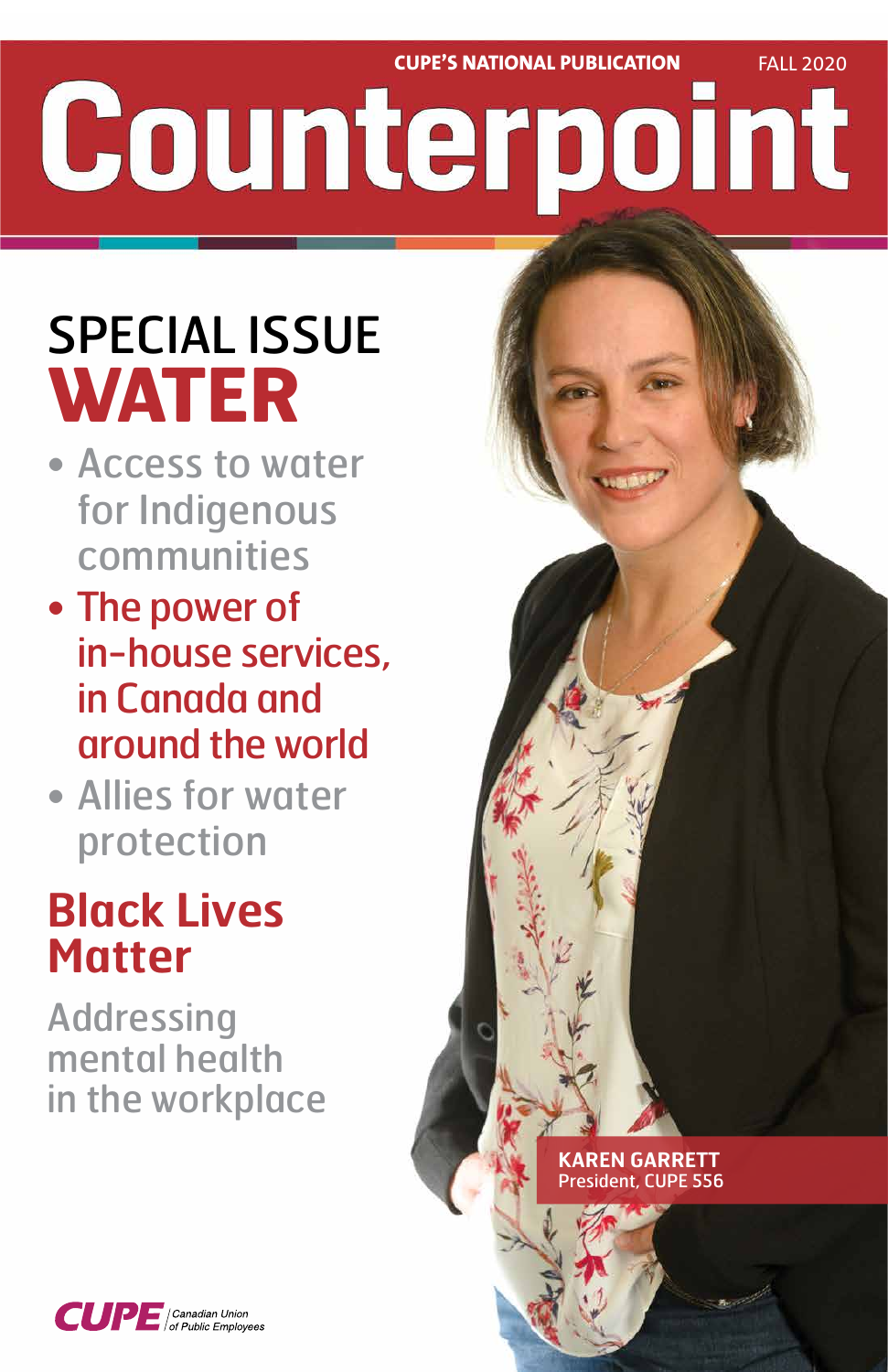*"You can really see the difference when comparing a private contractor clearing roads to our municipal workers doing their work." Karen Garrett, President, CUPE 556, p. 3*

### **SHE SAID**

Union-printed on 50% recycled, 30% post-consumer waste, elemental chlorine-free paper, certified by the Forest Stewardship Council.





#### ISSN print 1920-2857 ISSN online 1920-2865

Counterpoint is published by the Canadian Union of Public Employees. Address all letters to the editor to: comm@cupe.ca

Publications Mail Agreement Number 40005741

Return undeliverable Canadian addresses to: CUPE Communications, 1375 St. Laurent Blvd. Ottawa, ON, K1G 0Z7

Visit CUPE's website at cupe.ca or contact us at cupemail@cupe.ca

Artwort for pages 4 and 5, © Christi Belcourt

**Managing Editor** Rosane Doré Lefebvre • Catherine Louli

**Communications Director** Karine Fortin

**Graphic Designer** Jocelyn Renaud

**Editorial Assistants** Manon Lajoie • Céline Carré • Marnie Thorp

**Contributors** Hugh Pouliot • Robert Ramsay • Janet Szliske • Gregory Taylor • Monique Ménard-Kilrane • Gaëlle McNeil • Troy Winters • David Robbins

**CANADIAN UNION OF PUBLIC EMPLOYEES NATIONAL EXECUTIVE BOARD**

**National President** Mark Hancock

**National Secretary-Treasurer** Charles Fleury

**General Vice-Presidents** Sherry Hillier • Denis Bolduc • Fred Hahn • Judy Henley • Paul Faoro

Mixed<br>Sources

#### **Regional Vice-Presidents** Ernest Green / Newfoundland & Labrador • Nan McFadgen / Nova Scotia • Brien Watson / New Brunswick • Leonard Gallant / Prince Edward Island • Benoît Bouchard, Patrick Gloutney / Quebec • Michael Hurley, Candace Rennick / Ontario • Bryan Keith / Northern Ontario • Gord Delbridge / Manitoba • Kent Peterson / Saskatchewan • Rory Gill / Alberta • Trevor Davies, Barb Nederpel / British Columbia

**Diversity Vice-Presidents** Yolanda McClean • Debra Merrier

**2 CUPE COUNTERPOINT** FALL 2020

You wouldn't know it from media reports, but without the federal NDP and its leader, Jagmeet Singh, we wouldn't have the Canada Emergency Response Benefit (CERB) or the Canada Emergency Wage Subsidy (CEWS) as we know them, or many of the other critical supports the government introduced since the COVID-19 pandemic swept across Canada.

While the Conservatives and the Bloc have been fighting to cut people off their benefits and force

them back to work before it was safe, the NDP has shown the power and importance of having a determined, if small, opposition in Parliament that is focused on helping people in need.

Many of the measures the Liberals introduced initially were inadequate to address the depth and scale of the economic damage of COVID-19 on working people in Canada. The NDP fought hard to make them better. Without a strong NDP at their heels, it's not hard to imagine the Liberals listing even further to the right, leaving many more people behind.

For example, let's consider the CERB. In mid-March, when it became clear that the government's original aid package for outof-work Canadians would be woefully inadequate, the NDP stepped in with a plan to provide \$2000 per month – and within days the Liberals announced the NDP plan as its own. Since then, 8 million people have applied for the CERB.

And when it became clear that the Liberals'

criteria for accessing the CERB were still leaving up to a million people without benefits, the NDP fought to remove those barriers. In doing so, they secured access to the CERB for students, seasonal workers, owners and operators, people who had exhausted their EI benefits, and those who continued to receive modest income from part-time work.

For another example, let's look at the emergency wage subsidy. In March, as businesses told the government that its 10 per cent wage subsidy would not be enough to prevent skyrocketing layoffs, the NDP called for a 75 per cent wage subsidy to mount a so-called "firing freeze". Thousands of workers were rehired at their companies as a result.

The NDP has also used its position in the minority parliament wisely, scoring key victories for working people when the Liberals needed the support of another party to pass its agenda. Most significantly, Jagmeet Singh won a commitment from the Liberals to provide ten days of paid sick leave for workers during the pandemic, so that no one has to choose between spreading the virus or earning a living. Singh also used his negotiating leverage to extend the CERB from the original 16 weeks to 24 weeks.

For us in the labour movement, and for all who fight to make life better for working people, it's clear that Jagmeet Singh and the NDP have our back, they are our voice and our ally in Parliament.

■ **Hugh Pouliot** 



## **We're lucky to have the NDP fighting for us during COVID-19**

### Should we worry about lead?

In March 2019, the federal government has lowered the maximum allowable lead concentration in drinking water, from .01 mg/liter to .005 mg/liter. This gives Canada one of the lowest lead content targets in the world.

However, it has created issues for municipalities, some of which find that their drinking water no longer meets the national standard. This issue, which was highlighted in a study from late 2019, found that for one-third of Canadian households surveyed, the amount of lead in the tap water exceeded .005 mg/liter.

In fact, nothing has changed about the safety and purity of municipal drinking water in Canada. Our cities and towns continue to enjoy one of the highest water safety standards in the world. Our tap water leaves the municipal processing plants lead free. But lead can still be found in the service lines of old homes and buildings – the old pipes that connect to the municipal system.

Removing this last trace of lead will take a long time and require significant support from various levels of government. CUPE believes the federal government should provide financial support to municipalities to assist with service line replacement. ■ **Robert Ramsay**

# **Counterpoint**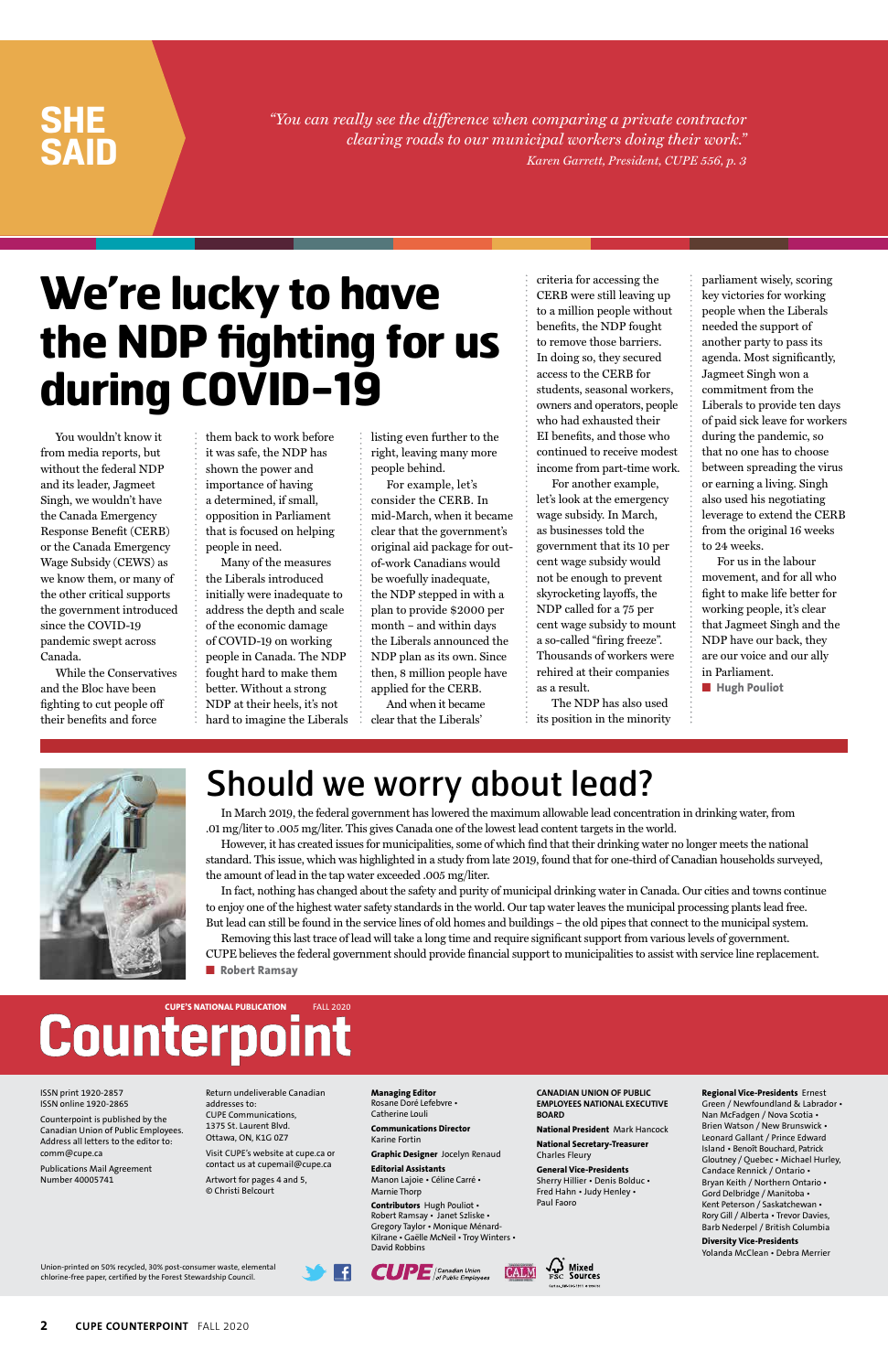#### **NATIONAL PRESIDENT** MARK HANCOCK

*For CUPE 556 President Karen Garrett, an activist's motivation for protecting public water and wastewater is a no-brainer: all services provided by a municipality should be public.* 

When Karen's local learned in 2016 that the Comox Valley Regional District (CVRD) was planning to use a publicprivate partnership (P3) to provide sewage treatment, members knew they needed to fight the project with everything they had.

The CVRD held a referendum seeking public approval to go ahead with

the P3 project. There were a lot of unknowns, including who the provider would be and what moving from a septic tank system to a wastewater treatment plant would really cost residents. With only six weeks before the vote, CUPE 556 had to act fast.

"We wanted to educate homeowners on the fact that if the facility was being operated and maintained by a private company, that company would be unaccountable to taxpayers," said Karen.

With the support of CUPE National, Karen Garrett and others developed a campaign focussed on educating the public on the consequences of the P3 project. Radio

ads, community-wide mailings and signs were some of the many tools used to mobilize the public. A community group opposed to the project helped the local by putting up signs.

When Jason Kenney became Premier of<br>Alberta in April 2019, we knew we wo<br>Ne knew we'd be facing attacks on bealth care and Alberta in April 2019, we knew we would have some tough fights on our hands. We knew we'd be facing attacks on health care and education, on the vulnerable in our society, and on the services our members provide.

CUPE members knocked on more than 1,500 doors in the Vancouver Island communities of Union Bay, Royston, and Kilmarnock, talking with residents about the options.

They kept the discussions simple: if there was a \$100,000 surplus at the end of year and the service was publicly run, that \$100,000 would stay within the service area and get spent to benefit the community. With a private company doing the work,

that surplus could go to shareholders.

The message to support affordable, accountable, public sewage resonated with the public.

In the end, residents were very clear about what they didn't want. The Comox P3 sewage treatment project was defeated, with 75 per cent of residents turning it down.

"Our members are committed to providing the very best services they

can to our community. You can really see the difference when comparing a private contractor clearing roads to our municipal workers doing their work," said Karen, commenting on her members'

work clearing snow in the Comox Valley this winter. "It's the day-to-day

things that families rely on where you can really see a difference."

■ **Janet Szliske**



Support affordable, accountable, public sewage on June 18 ww.facebook.com/VoteNoP3InTheCVRD

oteNoP3

**CVRD Residents** for Accountable Sewage

### **We must defeat Bill 32 and defend the rights of all workers**

Now, our right to even speak out about those issues is under attack by Kenney's United Conservative government.

That's because this summer, Kenney railroaded Bill 32 through the legislature – a bill designed to prevent unions from talking about issues important to their members and working families. It attacks workers' freedom of expression and assembly, by legislating restrictions on where unions are allowed to picket and forcing them to apply to the government for permission to picket.

It attacks the rights of non-union workers too, cutting overtime pay and paid breaks, and making it easier for employers to lay off or terminate workers en masse.

This legislation doesn't just threaten generations of work by the labour movement to strengthen workers' rights and bring fairness into the workplace.

It threatens the right of workers to have a voice in our democracy.

Shutting out the voice of workers in political discussions isn't a side effect of this legislation. Shutting us up is the whole point.

This law is not just offensive, unnecessary, and anti-democratic. It's an attack on our constitutional rights. Unions have always played a key role in the democratic process in Canada. For years, we have been the proud voice of working people, fighting for justice when the deck is stacked against us in favour of employers and big business.

Let's be clear, if this can happen in Alberta, it can happen anywhere. This isn't just an issue for our 40,000 members in Alberta, or our 700,000 members nationwide. It's an issue for every single worker in this country. As Canada's largest union, CUPE will be leading the fight against this bill in the months to come.

**MARK HANCOCK ONLINE 3** twitter.com/MarkHancockCUPE



# Door-knocking activism defeats P3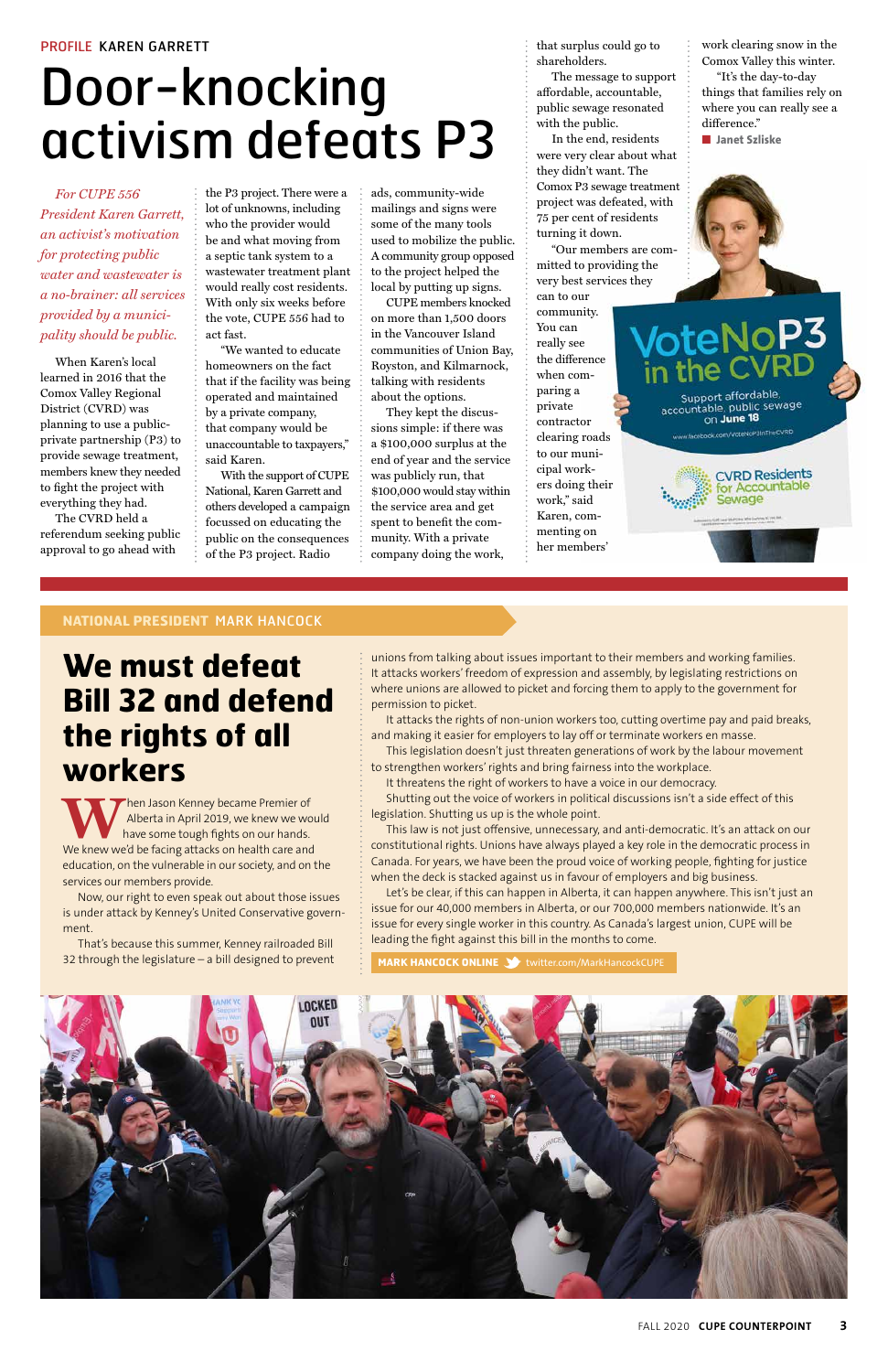

# *Niibi Bimaadiziwin /*  **Water is life**

*Niibi Bimaadiziwin*. When translated into English, it means water is life. While not universal, it is a law common among many Indigenous nations. To harm or threaten water is to harm yourself, your family, your people, the land and all that live on it.

**Today, 'Water is<br>life' is a rally cry Indigenous pec** life' is a rally cry for Indigenous peoples facing a devastating water crisis.

Water problems in Indigenous communities are well documented. Since 2004, 400 of the 614 First Nations in Canada have been under some form of drinking water advisory.

At one point, in 2012, 116 First Nation communities could not safely drink from their water systems − one out of every five homes on a First Nation reserve could not depend on the household tap.

As hard as it is to believe,

this doesn't fully capture the scope of the crisis. Many First Nations don't have

any water/wastewater infrastructure at all and are not captured under government water advisory reports.

The news stories and images are stark. Time and again Canadian governments pledged to address the crisis, but it persists.

People around the world are shocked that these conditions can exist in a nation-state worldly renowned for its public water and wastewater infrastructure. The question gets asked time and time again: why can't this crisis be fixed?

For Indigenous peoples,

however, the answer has been part of daily life for generations – colonialism.

#### **Crisis 500 years in the making**

Colonialism is the policies and laws that impose control over Indigenous peoples' territory with the aim of economic development and dominance.

Colonialism isn't just for history books. It is alive today and very much at the root of the water crisis.

For much of Canadian history, governments aimed at assimilating Indigenous peoples into 'Canadian' society. This was the very root of the residential school system – forcing Indigenous peoples into learning English or French, adopting Christianity, abandoning their ways of life to become part of the broader capitalist system, and occupying unceded territory for settlement. While settler society experienced upheavals in the 1960's, Indigenous peoples did as well. The movement of Indigenous resistance to assimilation policies took

root. Indigenous nations and groups organized to oppose Canadian colonialism.

This movement led to the founding of the Indian Brotherhood (that became the Assembly of First Nations), the eventual closing of residential schools, and the acknowledgement of Indigenous rights in the Canadian constitution.

Yet the central legislative tool to control Indigenous peoples, in particular First Nations people, remains – the *Indian Act*. First introduced in 1876, this archaic and paternalist law gives almost total legal control over First Nation communities

to the federal government.

#### **Permanent austerity**

Some of the more archaic parts of the *Indian Act* have been amended or are no longer enforced. But instead of trying to control the daily lives, languages and religions of Indigenous peoples with the *Indian Act*, Canadian government tactics changed to focus on using the Act for controlling Indigenous communities' finances. Governments started to greatly restrict what they decided was their 'obligations' to Indigenous peoples – a power held through the *Indian Act*. This severely limits spending for onreserve infrastructure.

Downloading of services, funding caps, rigid administrative bureaucracies, and over-the-top reporting requirements hoisted on First Nation governments, via the *Indian Act*, tipped already minimal on-reserve infrastructure into all-out crisis.

By the 2000's, the drinking water crisis shocked enough people that Canadian governments could no longer ignore it.

Successive Conservative

and Liberal federal governments pledged to address the crisis. But their solution consistently comes tied to a familiar threat to public infrastructure – privatization.

#### **Contracting out colonialism**

Stephen Harper's Conservative government implemented new laws which they said would address the crisis. The 2013 *Safe Drinking Water for First Nations Act* set out stringent regulations

Many Indigenous communities rely on water sources that have been harmed by resource development projects or are being threatened by new development going through their territories.

**4 CUPE COUNTERPOINT** FALL 2020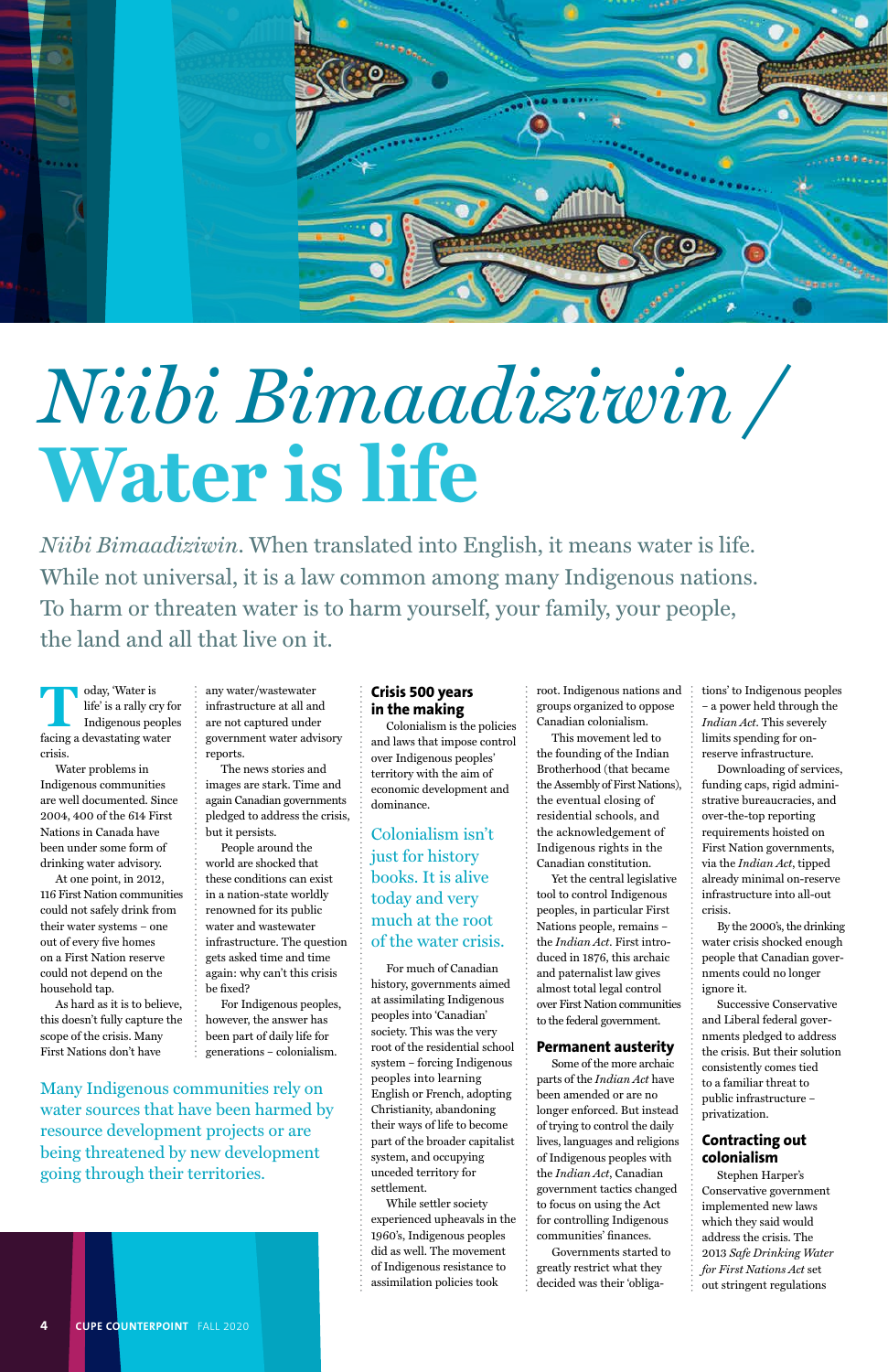

for on-reserve water/ wastewater systems, but without providing for any new funding to help First Nations meet or maintain the new standards.

At the same time, the Harper government put a virtual halt to any infrastructure spending to Indigenous communities that weren't part of a publicprivate partnership (P3).

Over the nine years of the Harper government, only one First Nation P3 project was ever completed – a correctional facility in BC.

Unable to meet new water regulations with crumbling infrastructure, and unable (and often unwilling) to partake in P3 projects, First Nations governments simply couldn't get ahead.

Over the course of the Harper government years, there was practically no improvement to the numbers of water advisories on First Nations.

#### **Trudeau: one step forward, half step back**

A key promise of the first Trudeau Liberal government was addressing the water crisis and pledging to

eliminate all advisories by 2021.

While the federal government is still trying to entice First Nations into P3s (with no success), funding has increased significantly for on-reserve infrastructure. This funding, however, is still not at the levels seen prior to the drastic cuts of Harper government."

Since 2015, 88 boil water advisories have been resolved.

But over that time, at least 30 new advisories were issued.

Despite even more funding for 2019, the numbers barely moved. Indigenous Services Canada reporting shows only four fewer long-term boil water advisories by the end of the year.

> The campaign, resulting from the adoption of this resolution, is in the very early stages. It will be a difficult, but necessary, next step for CUPE, and all of Canada, in reconciliation. ■ **Gregory Taylor**

With one year left to the 2021 target, over 6,000 homes and community buildings still can't depend on tap water. That's tens of thousands Indigenous peoples without dependable safe drinking water.

#### **What's still wrong?**

Despite investments to build new infrastructure, Canadian colonial policies are still hindering real progress.

Yes, new water treatment plants are being built. But First Nations don't have the resources to operate and maintain them. Only 56 per cent of First Nation water systems have a primary operator. Nineteen per cent don't have any back ups. That means no vacations, no time off, and a sick day could mean a whole community loses its drinking water.

At least three per cent have no operators at all. With many on-reserve operators making as little as \$12 per hour, it's hard to recruit and even harder to retain qualified staff.

#### **Raising awareness**

Increasingly troubled by the lack of real progress and the lack of understanding about the root causes of the crisis in colonialism, CUPE's National Indigenous Council made water a priority going into the last National Convention.

Council members prioritized a resolution for CUPE to raise awareness about the traditional role of Indigenous peoples as stewards of water, and the traditions in Indigenous law to observe 'water is life' – a concept that extends from making sure Indigenous water/wastewater systems are safe, reliable and well maintained, to protecting and healing water in Indigenous territories.

Without long-term, predictable funding for operations and maintenance, at the same levels spent for infrastructure in non-Indigenous communities, the crisis may linger for generations.

FALL 2020 **CUPE COUNTERPOINT** 

Artwork: Christi Belcourt, Métis visual artist Above: Manitou Giigoonh #2, 2017, acrylic on canvas. Below: Water Has No Flag, 2017, acrylic on canvas. christibelcourt.com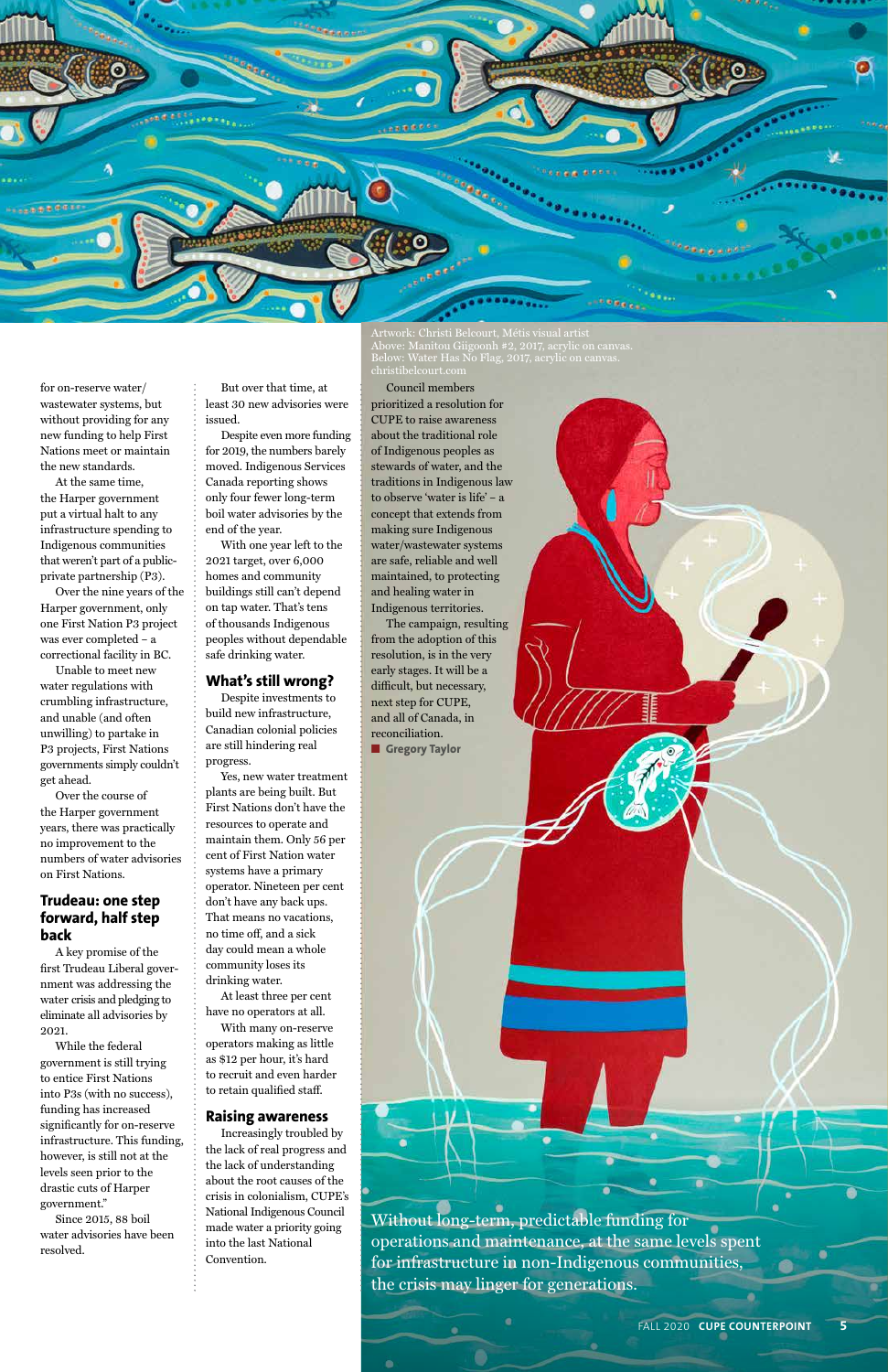On the banks of the Shubenacadie River, near Stewiacke in Nova Scotia, sits a Treaty Truck House. This wooden structure provides shelter and a meet-



ing place for Mi'kmaq and non-Indigenous allies who are trying to stop a gas company from pumping salt into the river.

The Alton Gas company is looking to store natural gas underground, in salt caverns, on a site by the river. At full operation, this project will release about 10 million liters of salt into the river system each day.

Sean Foley, an acute care worker and member of CUPE 8920, was raised to respect Mi'kmaq values by his Indigenous stepfather, believes in preserving water rights. He fishes in the Shubenacadie River, catching striped bass, shad and the silvery gaspereau that make their way upstream every spring.

"The Shubie River is a natural spawning ground, and any change puts that system in jeopardy," says Sean.

Like other trade union members, Sean has taken part in demonstrations against Alton Gas and has met with the Grass Roots Grandmothers, who are leading the charge to protect the water. In Mi'kmaq culture, women take on the main responsibility of protecting the water. Band members of the Sipekne'katik First Nation are asserting their rights under the Peace and Friendship Treaties of the 1700s. Those treaties give the Mi'kmaq the right to protect the fish and the water. The Grass Roots Grandmothers have been standing up to Alton Gas for more than three years now. Last year, three of the Grass Roots Grandmothers were arrested, and complicated legal challenges are now before the courts. CUPE 8920 is one of the many locals who have gathered donations to help with legal costs associated with the fight. In January 2017, the Nova Scotia Supreme Court ruled that the Sipekne'katik First Nation was not properly consulted during the environmental assessment process. They still have not

been consulted. The provincial government has made outrageous claims, such as refusing to consult with "unconquered peoples." The federal government is currently writing new regulations governing the deposit of brine into the Shubenacadie River. If the gas company wins, it will be both an environmental disaster and a blow for treaty rights of Indigenous peoples. CUPE 8920 and Sean Foley will keep being allies in this fight.

CUPE is working with PSI to support this campaign and strengthen worker-toworker connections with SYNATEEC members. Read more about other CUPE international solidarity projects at **cupe.ca/ international-solidarity**. ■ **Monique Ménard-Kilrane** 



■ **Gaëlle McNeil**

**6 CUPE COUNTERPOINT** FALL 2020

Around the world, workers and community members are organizing to protect water services and resources, including in Cameroon where water services are back in house after 10 years of privatization.

The government of Cameroon ended privatization in 2018, but the World Bank and other international

players are pushing hard for a new public-private partnership (P3) for drinking water distribution.

The Cameroon National Autonomous Union of Energy Water and Mines Workers Union (SYNATEEC) and Public Services International (PSI) are leading a national campaign to keep water public. They have built alliances with other unions and community groups through the Cameroon Public Water network.

Fatou Diouf, PSI Coordinator for French-speaking Africa, explains that the campaign aims "to ensure all Cameroonians have access to enough good-quality water,

as a universal right. The best way to achieve this is for the company that manages the water to be public. The state cares about access to water and the state cares about water quality. Any company that comes to Cameroon is there to make a profit, and this profit will be made on the backs of Cameroonians."

The network members have creative ways of mobilizing the public, ensuring their message is heard loud and clear. SYNATEEC and its allies have connected with churches, traditional chiefs and municipal associations to spread the word.

The network also engaged students through an online

contest inviting students to post speeches about keeping water public, a tactic Diouf says helped to broaden their audience. Water worker union president Chief Ewoukem boosted media attention by reaching out directly to journalists as workers, through their unions, ensuring journalists learned about the issues.

The Cameroon Public Water network plans to ramp up advocacy efforts and

continue working closely with community members to keep privatization off the radar.

## Allies for water protection

Cameroonians have lived the impacts of privatization, including poor-quality water that led to illness, and the elimination of free water fountains in low-income neighborhoods. Women and children had to fetch water daily instead of working or going to school.



### Global Justice **The global fight to protect public water**

Sean Foley, CUPE Nova Scotia Area Vice-President and member of CUPE 8920 fishing for striped bass at the Shubenacadie River, which is being threatened by a gas company.



CUPE Nova Scotia President Nan McFadgen (second from right) met with Indigenous women and union activists last year to strategize on ways to protect the Shubenacadie River from being poisoned by Alton Gas.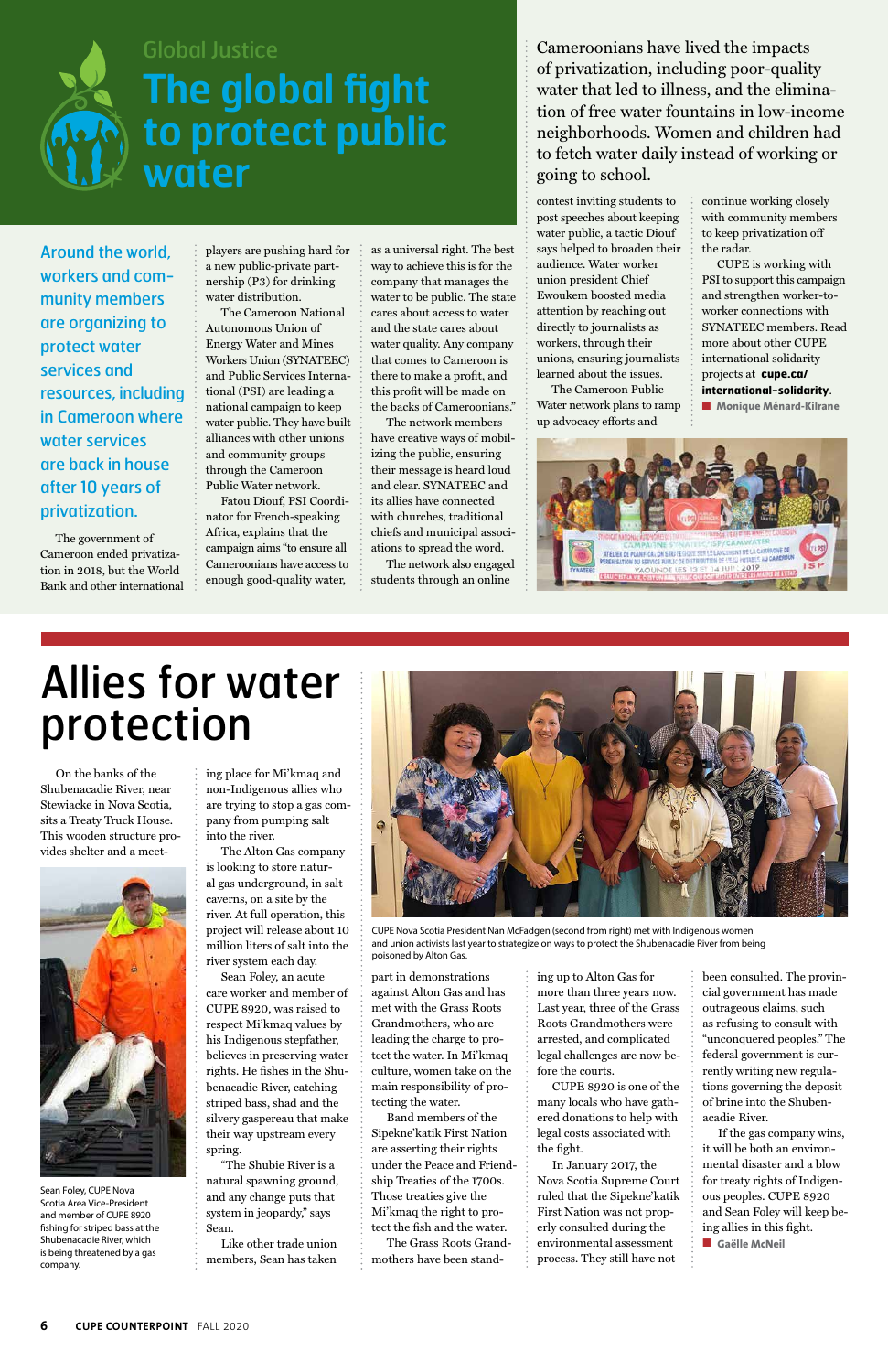#### **NATIONAL SECRETARY-TREASURER** CHARLES FLEURY

The plan will happen in three phases. Phase 1, initiated in August, is the voluntary stage, which means staff may begin to work from the office. As public health measures evolve over time, we will be able to resume full office operations in future phases, when government restrictions are no longer in place.



In preparation for the reopening of our offices, CUPE has left no stone unturned to ensure the offices are safe. COVID signage has been placed throughout the offices, to notify everyone of new procedures around physical distancing, maximum occupancy in meeting rooms and other common spaces, and some public spaces have been closed. Masks will need to be worn in all common areas. Hand sanitizer and disinfecting wipes have been

distributed throughout the offices. Stringent cleaning protocols have been arranged with the cleaning staff, including disinfecting touchpoints throughout the office on a daily basis. We implemented other preventative measures in terms of improved ventilation, and visitor screening. We strongly urge all chartered organizations to implement similar standards to ensure the safety of all members and staff.

For the foreseeable future, CUPE will continue to monitor the COVID-19 pandemic and its effects on the workplace and follow the advice of public health and government authorities. Conditions will be assessed, and preventive measures adjusted if necessary, before moving to the next phase of reopening. And if COVID-19 cases start to rise in any region, our plan is flexible enough to revert back to an earlier phase. Whatever happens, the health and safety of our staff and members will be paramount and the quality services our members rely on will continue.

**CHARLES FLEURY ONLINE** twitter.com/CUPENatSec

**Working remotely or in an office, our staff continue to provide quality services** 

### **to CUPE members**

**S**ince the start of the COVID-19 crisis last March that forced CUPE to shutdown our offices, our staff have continued to offer critical services to CUPE members, working remotely. From servicing, to specialized and technical services, we have supported our chartered organizations and members during these difficult times and will continue to do so.

As we begin to reopen our offices, our 850 dedicated staff will continue to support you, whether working remotely or from one of our 68 offices across the country. The health and safety of our staff and members continues to be our top priority throughout the implementation of our reopening plan. We will respect public health parameters and guidelines in all jurisdictions, while taking into consideration the needs of staff and our specific operational needs to provide the best possible service to members.

**You have been fighting against racism and for employment equity for decades. What is your take on the current situation?** 

YM: As a Black woman, I feel very sad and very angry at times. I start cringing before listening to the news, because I fear that another Black man or woman has been killed by the police. But I am also very hopeful when I see people who don't look like me marching and protesting because they now understand that Black lives matter.

They are finally paying attention. We have been advocating for some of these issues for decades and, finally, people are hearing

what we are saying and waking up to the fact that there are problems and that we should fix them.

**Watching what is happening in the US leaves us with the impression that the situation of Black, Indigenous and racialized people in Canada is better. What do you say to people who believe that racism isn't really a problem here?** 

YM: Let's not fool ourselves. Racism is not just an American problem. It exists in Canada, right here in our backyard. Canada has its own history of the enslavement of Black people, and that systemic violence continues today. In Toronto alone, Black people are 20 times more likely to be fatally shot by the police than white people.

We can also talk about COVID-19. Folks who are working in the health care sector, the essential workers not getting the pay that they should, are predominantly racialized. They have been the most impacted by COVID. It is not police

violence, but they are also victims of racism.

**Why do you distinguish anti-Black racism from other forms of discrimination? Isn't all racism equally bad?** 

YM: Of course, all racism is bad. Black issues do not matter more than other racism and discrimination issues. But Black lives are brought to light in this time. It is OUR moment.

Black people are facing systemic barriers and systemic discrimination that run very deep in Canada. It's reflected in the jobs that people have, in the economic disparities that exist in our education, our health care, our housing.

We have an opportunity to change that now, and we all need to be a part of this moment. You don't have to be perfect to be a part of it. Some people who march and protest for Black lives don't know what the solution to racism is, but they know we must do something. We cannot stop having these conversations.

**Apart from protesting, what can we do, together, to effectively combat racism?** 

YM: Of course, we must have conversations at the dinner table and support Black businesses and Black people. But we also have to bring it to the next level. We must think about solutions like re-allocating police resources to help people in crisis. And we must insist on adopting and implementing employment equity plans in every organization. Because if we don't do that, we still won't have Black people in leadership positions where they could make a difference, on the ground.

Unions need to lead the way in that regard. Unions have power. We need to commit real resources to fight racism and amplify the voices of Black members. We need to talk about bylaws, and about how to

create diversity positions, and we need to offer training about racism in the workplace, the same way we are offering training on health and safety.

**You have been fighting for employment equity for decades. What keeps you going?** 

YM: I have this quote from Rosemary Brown that I say all the time. It says: We must open the doors and we must see to it that they remain open so that others can pass through.

I have been saying it for 20 years, and that is the saying I will die with. That is what keeps me going. Because I see injustices, but then I see success. If we don't open the doors for people who look like me, and if we don't keep them open for people who are incoming, then what are we doing this work for?

## Fighting Anti-Black Racism **"Our time is now"**

The brutal death of George Floyd, a Black man killed by the police in Minneapolis in May, has triggered a worldwide wave of indignation and amplified the ongoing struggle to name systemic racism and anti-Black racism. CUPE's Diversity Vice-President, Racialized Workers, Yolanda McClean spoke to Counterpoint about Black Lives Matter and the importance of seizing the moment.



CUPE members can help combat racism and make their workplaces, their unions spaces, and their communities safe and welcoming for people who are Black, Indigenous and racialized. Here are some ideas:

- Acknowledge that racism and discrimination exist in our union.
- Understand that there is no such thing as reverse racism.
- Learn about anti-Black racism, systemic racism and oppression.
- Create space for dialogue with the end goal to identify action points.
- Commit to making space for Black, Indigenous and racialized people.
- Amend your bylaws to ensure there is a spot at the table for racialized members.